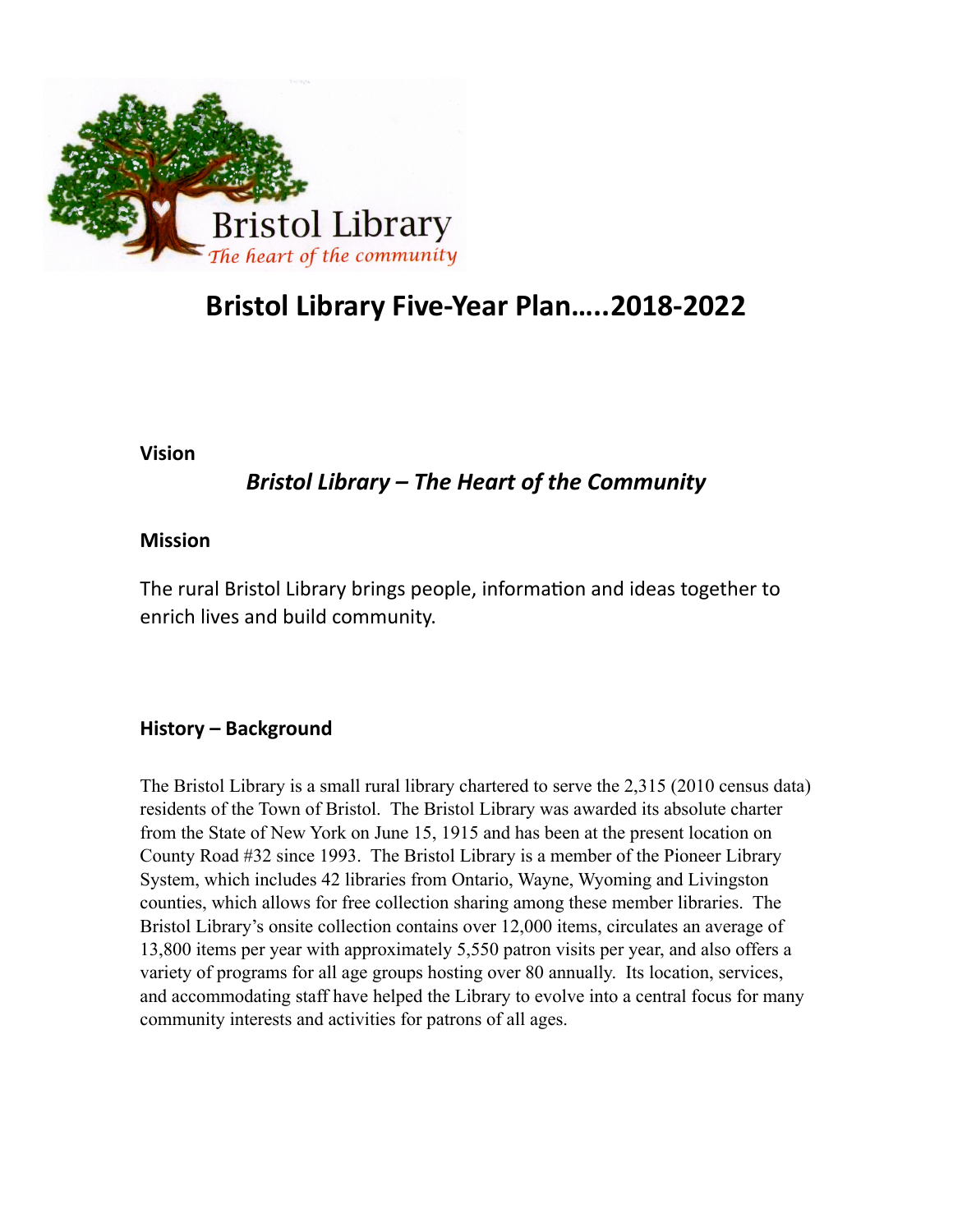# **Bristol Library Values**

#### **Support intellectual freedom**

The Bristol Library enables all individuals in our community to exercise their right to access information.

#### **Promote literacy and a love of reading**

Recognizing the vital importance of reading to open doors and expand horizons, the Library strives to support every patron in becoming a lifelong reader.

#### **Protect confidentiality of patron records**

The Library respects the confidentiality of our patrons' requests for information, the online sites they access, and their borrowing history.

#### **Respect and embrace the entire community**

We celebrate our town's diversity and strive to ensure that all people feel welcome in the Library. We strive to meet the needs and expectations of every Library patron. The Bristol Library actively supports efforts that combat prejudice, stereotyping and discrimination.

#### **Foster a healthy democracy**

The Library is committed to building an informed community and providing neutral ground where participation in civic life is open to all.

#### **Support children and youth**

We strive to join parents, educators and young people in helping to raise thoughtful readers and citizens. We recognize the priority of efforts to close educational achievement gaps.

#### **Form strong partnerships**

The Library extends its reach and impact in the community through partnerships with individuals, public and nonprofit agencies, local community groups, educators and businesses.

#### **Adapt and innovate**

To stay relevant to patrons' changing needs and interests, we continuously adapt what we do and how we do it. We are a learning organization and invest in our staff, technology, and infrastructure to improve service.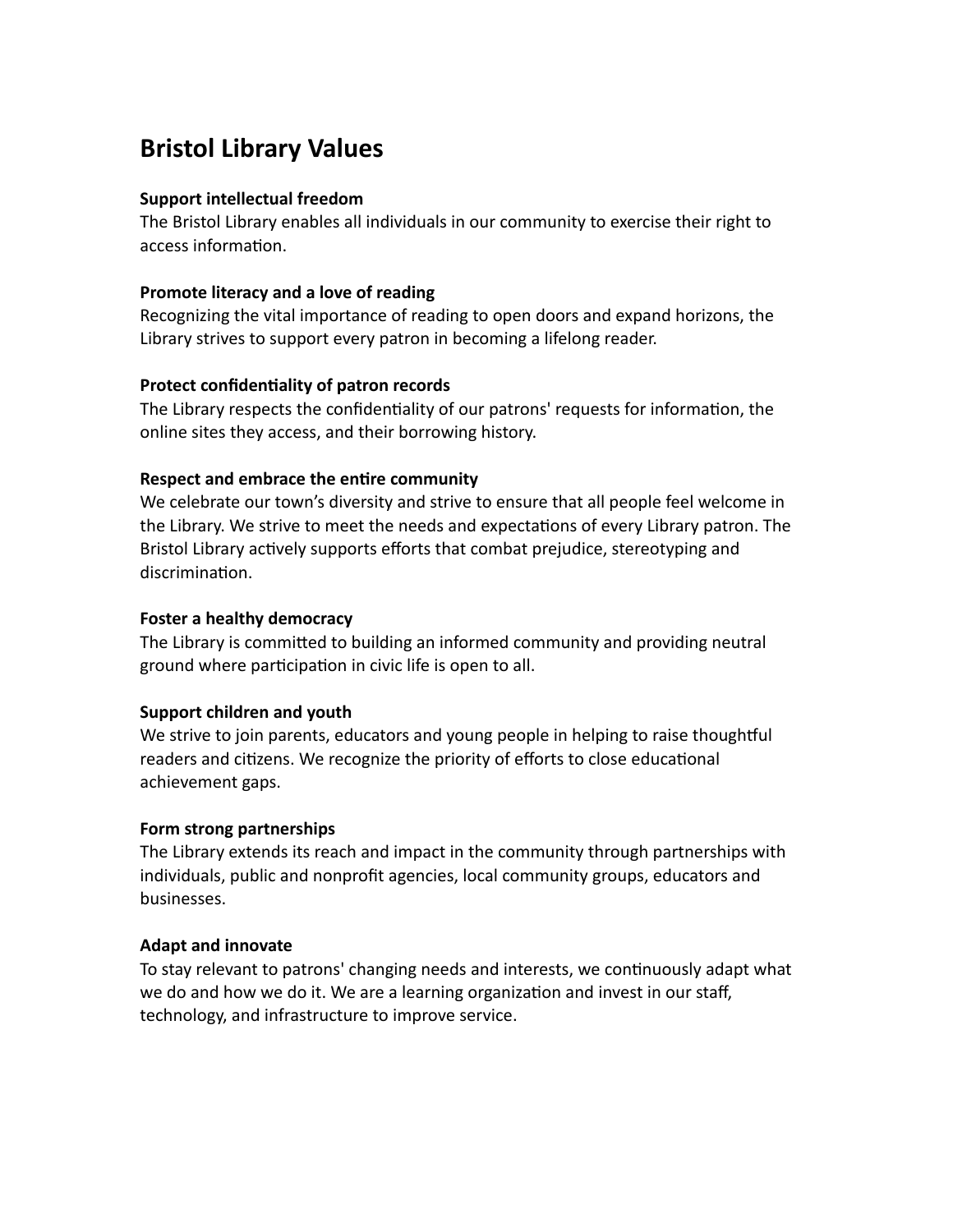# **Summary of Goals**

## 1. **Community Connection**

- A. Establish the Library as a civic focal point and resource hub for our community.
	- Continue to promote the library as a gathering place for patrons and community groups
- B. Increase library usage
	- assess patrons' needs and expectations frequently
	- seek opportunities to extend library resources and programs to be more convenient for patrons/groups.
- C. Continue to enhance library's presence in the community
	- communicate and celebrate progress on many platforms.
	- expand utilization of website, social media, town meetings and local newspapers
	- continue participation in annual Bristol Fun Day and other town activities.
	- promote the school library connection and maintain library facility for use as a tutorial site.
	- continue and improve community outreach programs.
- D. Increase community support of the library.
	- explore options for expanded financial support from donors, seek out grants and funding.

-pursue opportunities for expanded use of facility and services.

- encourage and manage increased volunteer involvement through the Library Volunteer Committee and Volunteer Recognition programs.

- maintain contact with elected officials to promote library's goals, interests, and sources of funding.

-create joint ventures and partnerships with other community organizations including but not limited to Historical Societies, Vol. Fire Dept., Church groups, Harmony Circle.

## 2. **Information Access**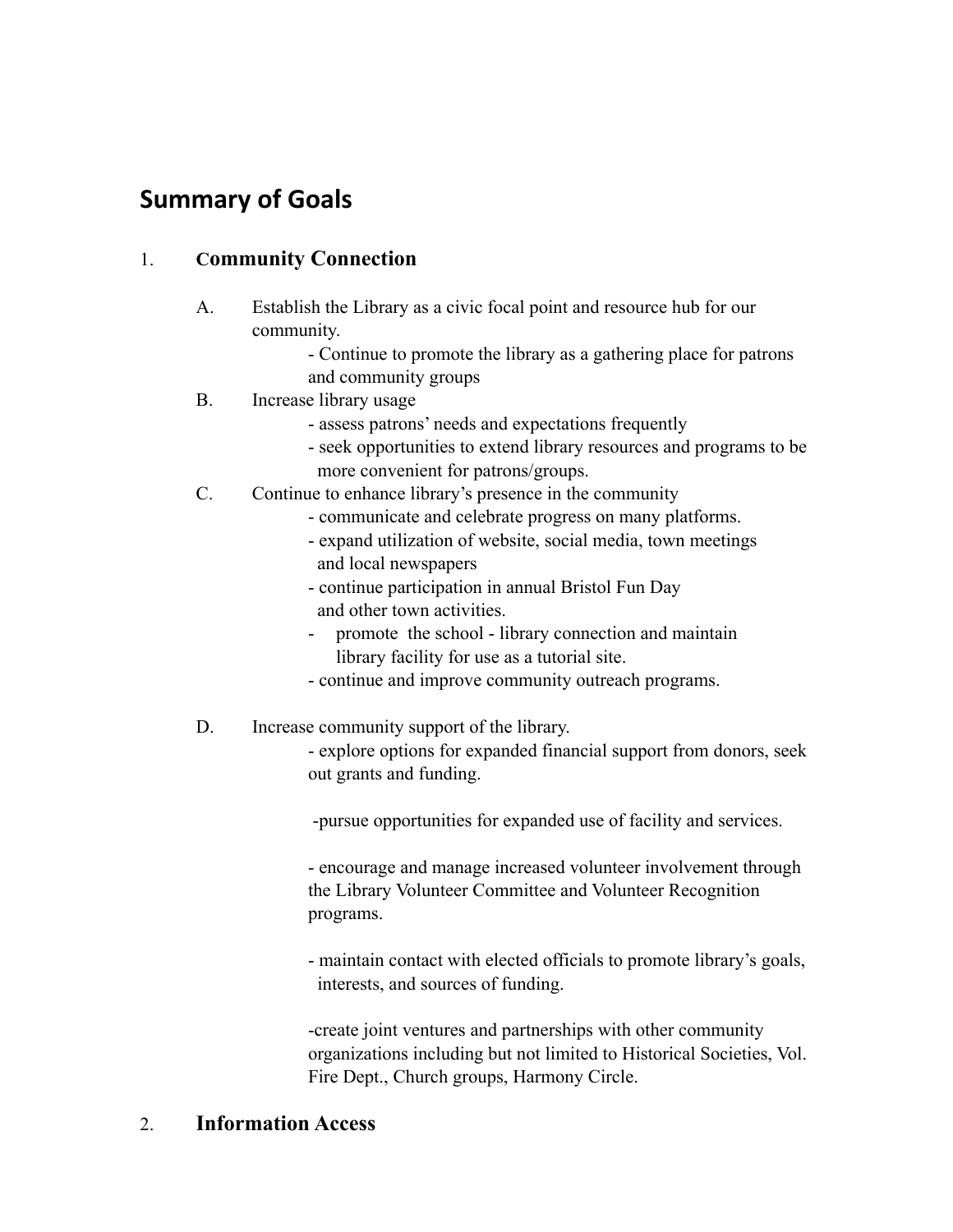- A. Maintain Library's contribution to the education of our youth.
	- Collaborate with local teachers and school media specialists to purchase materials that support school curriculum.
	- Continue to expand our Summer Reading Program.
- B. Continue to offer high-quality instruction and programs to support personal growth of library users.
- C. Maintain/Manage growth of a balanced collection to meet the needs and demands of patrons.

- analyze usage and requests, emphasizing a data driven approach.

- continue to review, cull and re-display each area of the library on a

 regular basis to keep all sections relevant to patron needs. -provide access to digital materials and continue commitment to the acquisition of electronic materials.

- D. Use the library's website and other forms of social media to inform patrons and community of Library's management, operation and programming.
	- maintain website posting monthly notices, calendar, minutes, policies, newsletter and link to library system.
	- -continue to send out a monthly newsletter via a mail server.
- E. Expand technology options to stay current, relevant, and secure.
	- continue technological training for staff and patrons.
	- maintain the secure back-up system (cloud computing) options.
	- establish ongoing schedule for equipment replacement.
	- explore acquisition of new technology and software.

## 3. **Facility and Staff**

A. Continue to provide a comfortable atmosphere at the library.

- ensure that patrons feel respect and attention to their library needs.
- maintain a planned housekeeping regimen.
- B. Maintain safe and secure environment.

- physical facility

- > interior maintain and enhance as needed.
- > exterior explore options for repairs of driveway/lot, replace library sign, increase roadside signage, explore message sign options. Look into funding options for roof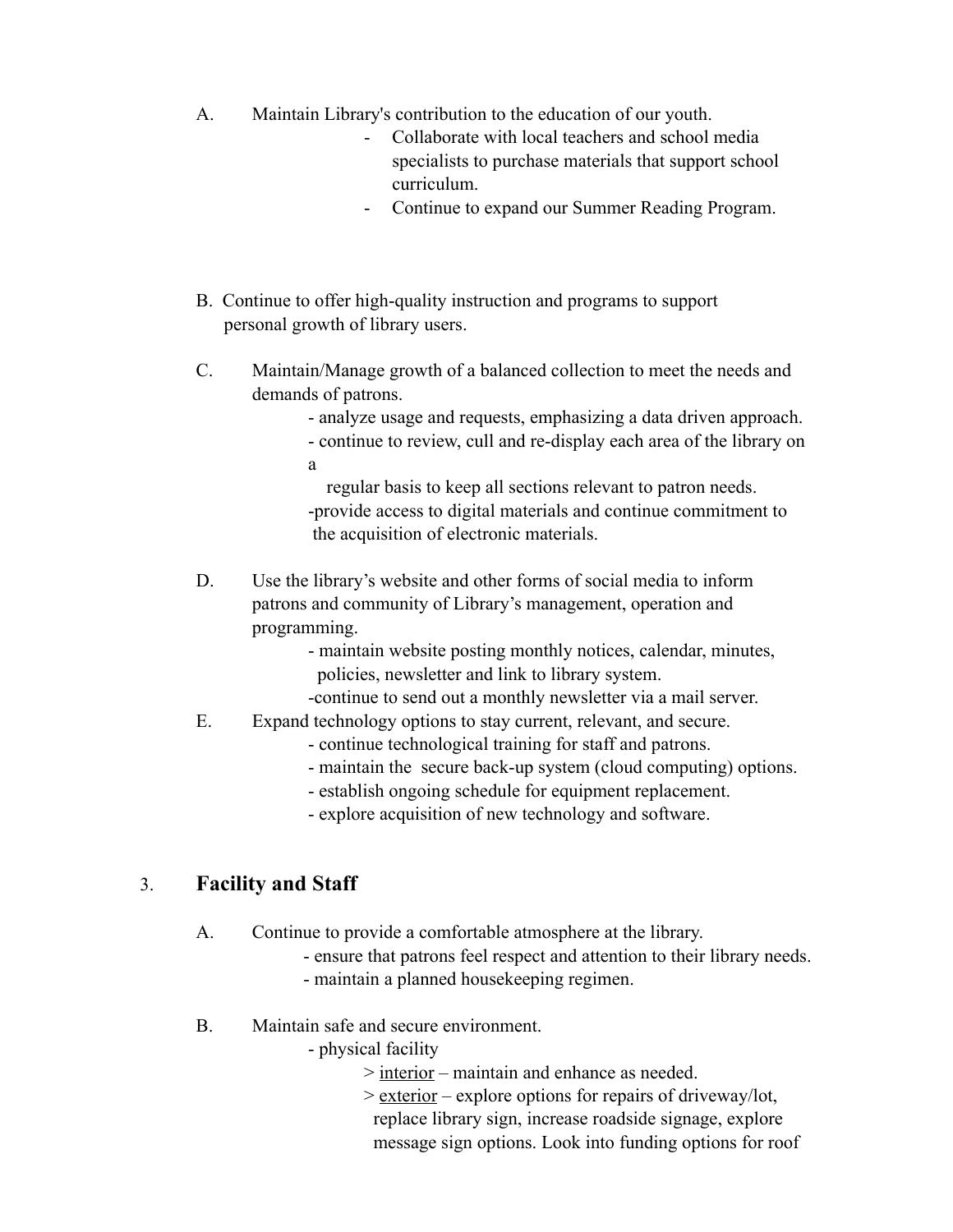replacement by 2020.

- maintain secure back-up system (cloud computing) with updates.
- establish ongoing schedule for equipment replacement.
- maintain and repair the building grounds, sheds as needed.

- C. Utilize spaces and services to support patrons' needs.
	- continue high level of staff training.
	- continue to creatively display and use display spaces, and make finding materials convenient for patrons.
	- -continue to collaborate with PLS and seek their guidance on library procedure.
	- Utilize NYLA for guidance with NY State library statutes.
- D. Explore alternatives for enhancement of physical plant for expanded use of the facility including energy saving improvements.

## 4. **Annual Review of the Status of the Five-Year Plan, Policies, and Procedures**

A. October/November of each year

## **Addendum: Suggested Action Items**

## **1. Community Connection**

- a. Provide suitable environment and resources for home schooling.
- b. Provide assistance for Ancestry/Genealogy searches.
- c. Develop lecture series of speakers, authors, historical re-enactors (working in collaboration with local Historical Societies and other community groups)
- d. Offer monthly local topic discussions.
- e. Check with local schools about curriculum, and special courses offered and if the library can provide enhancement.
- f. Develop informative flier about library services to distribute.
- g. Continue to expand the monthly newsletter mailing list to help enhance patron engagement.